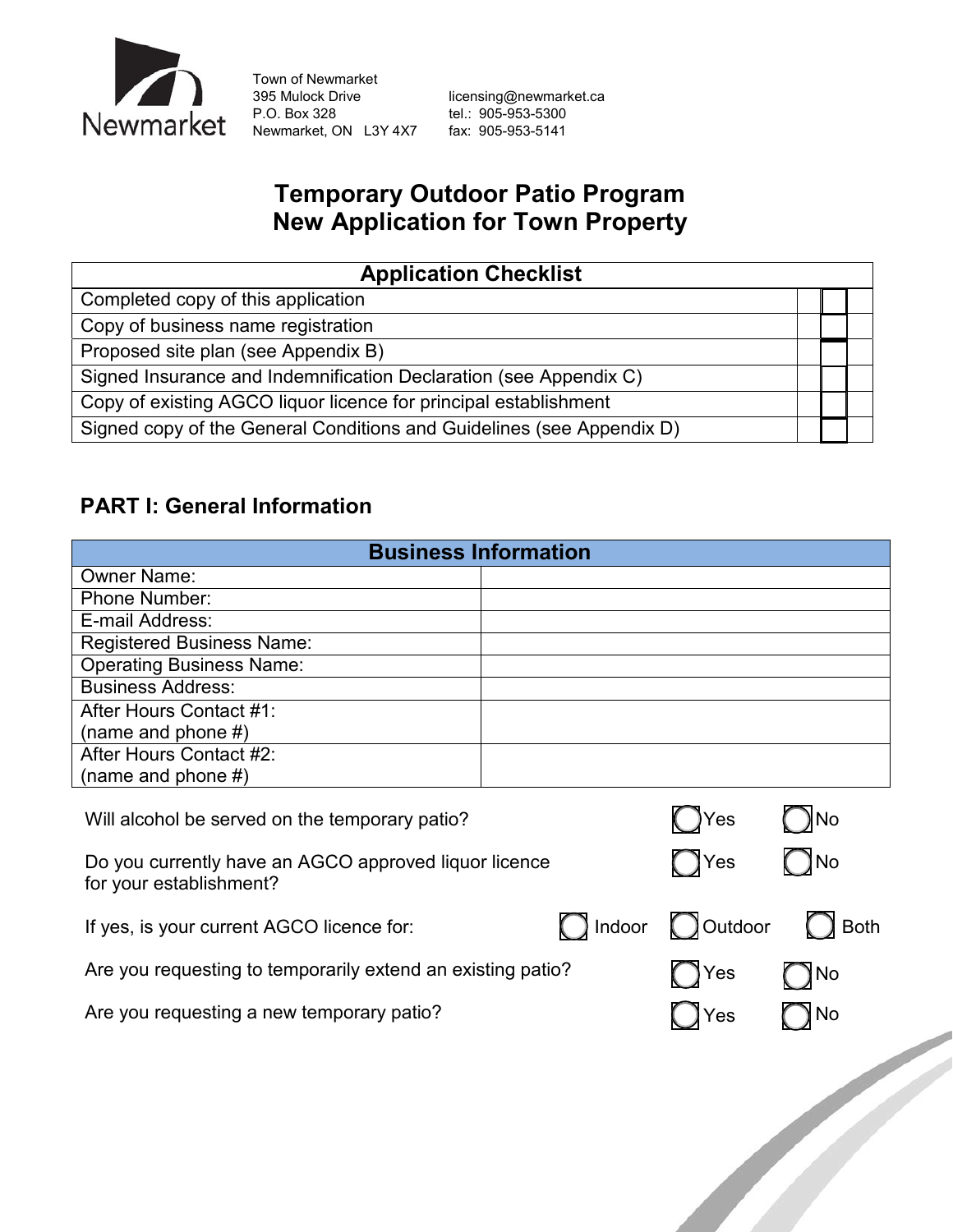To minimize administrative burden for licensees, those who meet the criteria established by the AGCO (see **Appendix A**) will not be required to apply to the AGCO or pay a fee to temporarily extend their patio or add a temporary new licensed patio.

Licensees are also not required to submit any documentation to the AGCO to demonstrate compliance with **Appendix A**. However, licensees are required to produce such documentation upon request of the AGCO.

## **PART II: Proposal**

**Which type of temporary patio are you proposing?** (Circle one) Please refer to the diagrams below for a description on each type of temporary patio.

| <b>Small Frontage Patio</b> | <b>Curbside/Sidewalk Patio</b> |
|-----------------------------|--------------------------------|
| <b>Parklet Patio</b>        | Laneway Patio                  |
| Other (please specify):     |                                |

# **Examples of Patio Styles**



Illustration courtesy of City of Toronto

- Must be located against the building wall
- No umbrellas, fencing or enclosures
- Alcohol is **not permitted**
- Tables, chairs, and displays removed after business hours
- No A-frame sign adjacent on the sidewalk
- Sidewalk width of 1.5m must be maintained and unobstructed for pedestrian access. 1.8m access is recommended.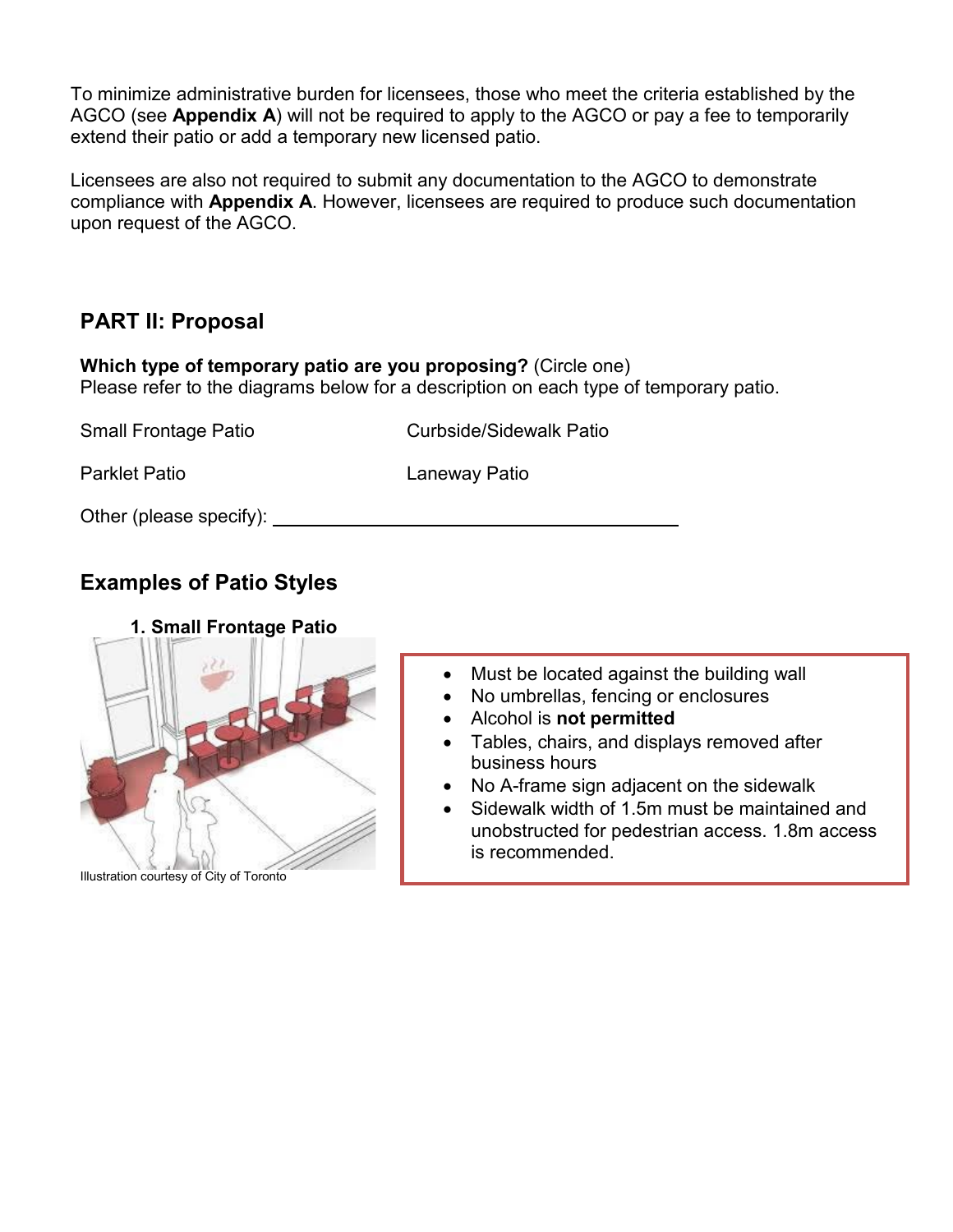

Illustration courtesy of City of Toronto



**3. Curbside/Sidewalk Patio**

Illustration courtesy of City of Toronto

- Must be located against the building wall
- No umbrellas, fencing or enclosures
- Tables, chairs, and displays removed after business hours
- No enclosures, structures, or visible screens
- Platform must be level with the sidewalk with cross slope no greater than 2% and running slope of no greater than 4%
- Platform must safely bear weight of people and elements on the platform; be stable, safe and slipresistant; accessible between sidewalk level and the platform; and comply with the standards for decks, platforms and ramps in the Accessibility for Ontarians with Disabilities Act and the Ontario
- Existing parking space(s) are eligible for design
- Unobstructed emergency access route conforming with ON Building and Fire Code
- Must be a minimum of 5m away from designated pedestrian crossover while ensuring proper sightlines
- No enclosures, structures, or visible screens
- Not interfere with transit stops or curbside garbage collection
- Sidewalk width of 1.5m must be maintained and unobstructed for pedestrian access (1.8m recommended)
- Must indicate in your proposed site plan all of the objects (if any) that will be between your building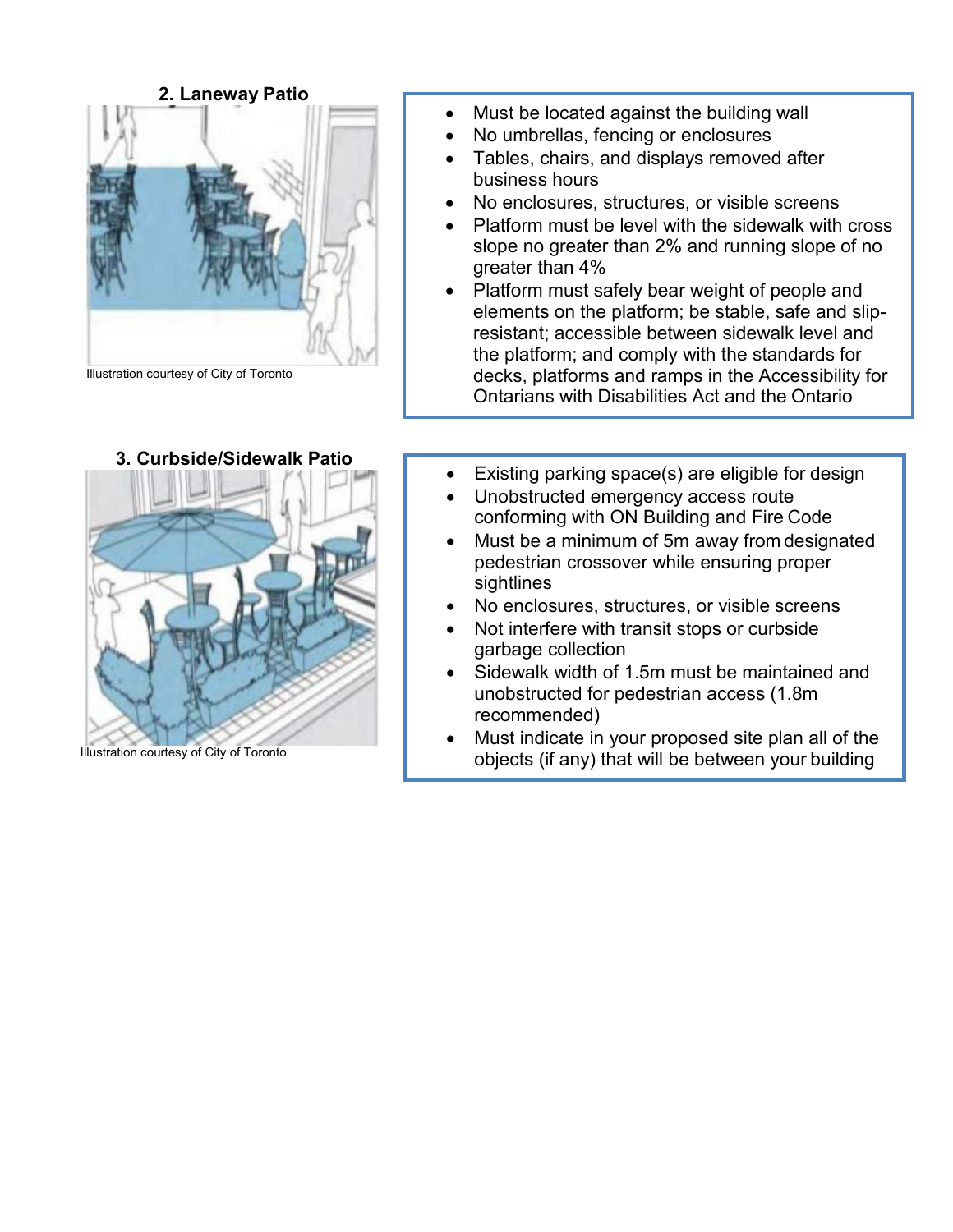

Illustration courtesy of City of Toronto

- Existing parking space(s) are eligible for design
- On a street with posted speeds 40 km/hr or less
- Must be in front of your establishment and not extending to your neighbours' unless you submit letters of consent
- Unobstructed emergency access route conforming with ON Building and Fire Code
- Must be located a minimum of 1m from any driveway or laneway
- Must be a minimum of 5m away from designated pedestrian crossover while ensuring proper sightlines
- No enclosures, structures, or visible screens
- Not interfere with transit stops or curbside garbage collection

This application may contain personal information as defined under the Municipal Freedom of Information and Protection of Privacy Act. The information collected is required pursuant to the terms of the Municipal Act and will be used by the Town of Newmarket to process the application, and to determine whether to issue a license. Information will also be used for administration of such license, and for law enforcement purposes to ensure compliance with all applicable statutes, regulations and by-laws.

**I have read the provisions of this Application and Appendixes A, B, C and D. I have signed those Appendixes as required. I verify that I meet all necessary requirements imposed to be eligible to obtain a Temporary Outdoor Patio Program permit.**

**Signed** Date **Date** Date **Date** Date **Date** Date **Date** 

**Name (print):** 

**Position (if a corporate applicant):**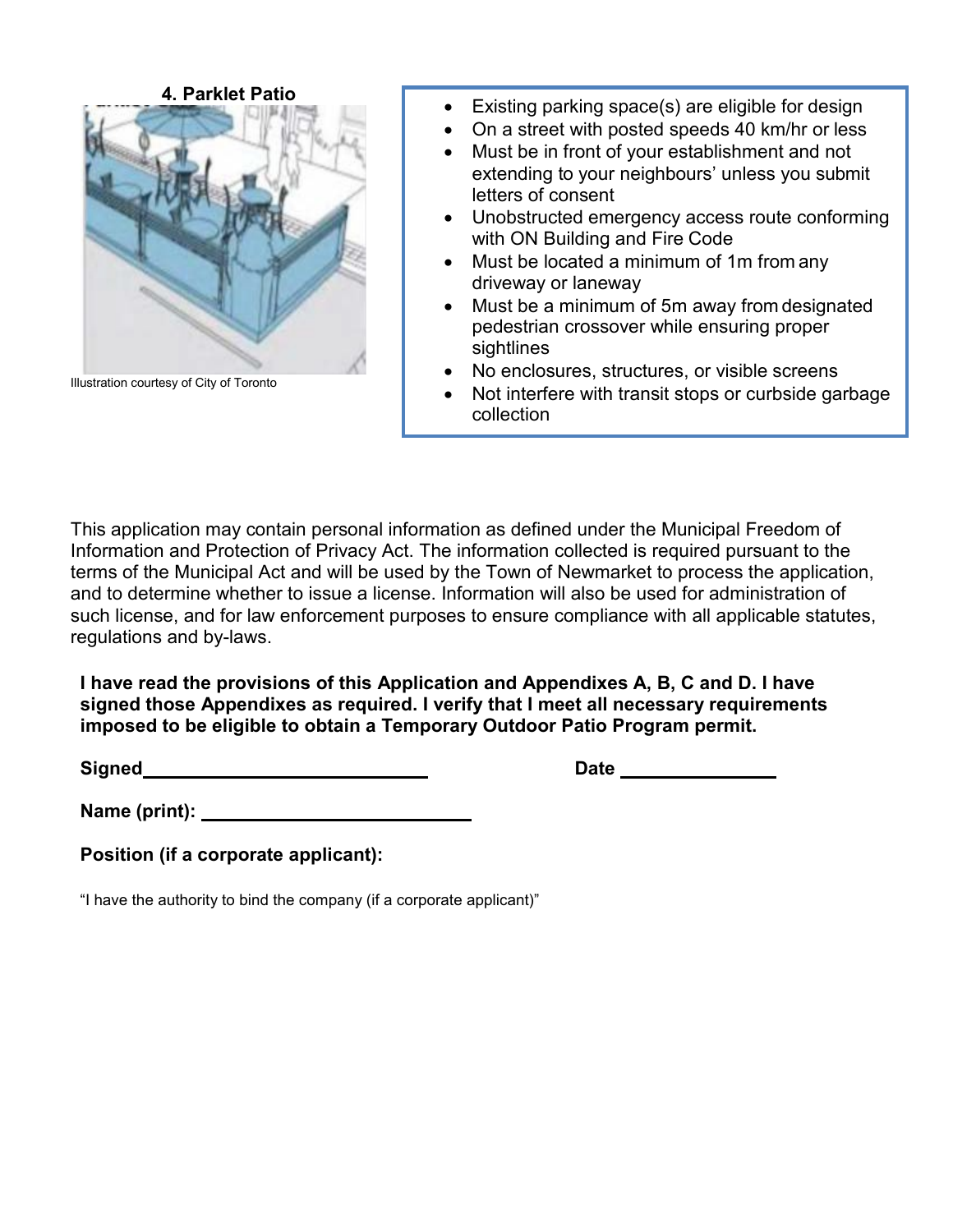### **Appendix A Minimum Criteria under the AGCO**

The AGCO has recently amended Regulation 719 under the Liquor Licence Act to provide flexibility for liquor sales licensees (eg. licensed bars and restaurants). Restaurants and bars who wish to temporarily extend the physical size of their existing licensed patio or temporarily add a new licensed patio are authorized to do so, subject to the following criteria:

- 1. The physical extension of the premises is adjacent to the premises to which the licence to sell liquor applies;
- 2. The municipality in which the premises is situated has indicated it does not object to an extension;
- 3. The licensee is able to demonstrate sufficient control over the physical extension of the premises;
- 4. There is no condition on the liquor sales licence prohibiting a patio; and,
- 5. The capacity of any new patio, or extended patio space where the licensee has an existing licensed patio, allows for at least 1.11 square metres per person; and
- 6. In the case of a by-the-glass endorsement to a Manufacturer's Licence, the sale and service of the wine, beer and/or spirits manufactured by the manufacturer within the physical extension of the premises is primarily aimed at promoting the manufacturer's product and either providing an enhanced tourist experience or fulfilling an educational purpose.

All licensees are expected to first and foremost comply with physical distancing measures and any other public health guidelines or orders issued by the Ontario Government or by any other applicable level of government.

If your application meets the above criteria, you are **not required** to apply to AGCO for a temporary extension of your existing liquor licence or for a temporary new patio proposal. There are also no fees required to be paid to the AGCO.

If you do not meet the above criteria, you are required to follow the usual application process for a temporary extension of premises and apply through the AGCO website.

This temporary exemption program, specifically offered through AGCO, is only valid until January 1, 2022. However, please note that the Town of Newmarket's Temporary Outdoor Patio Program expires on October 30, 2022.

I have read Appendix A and agree to the terms and conditions as outlined by the AGCO. I verify that I meet all necessary requirements imposed to be eligible to obtain a Temporary Outdoor Patio Program permit

**Signed Date** 

| Name (print): |  |
|---------------|--|
|               |  |

#### **Position (if a corporate applicant):**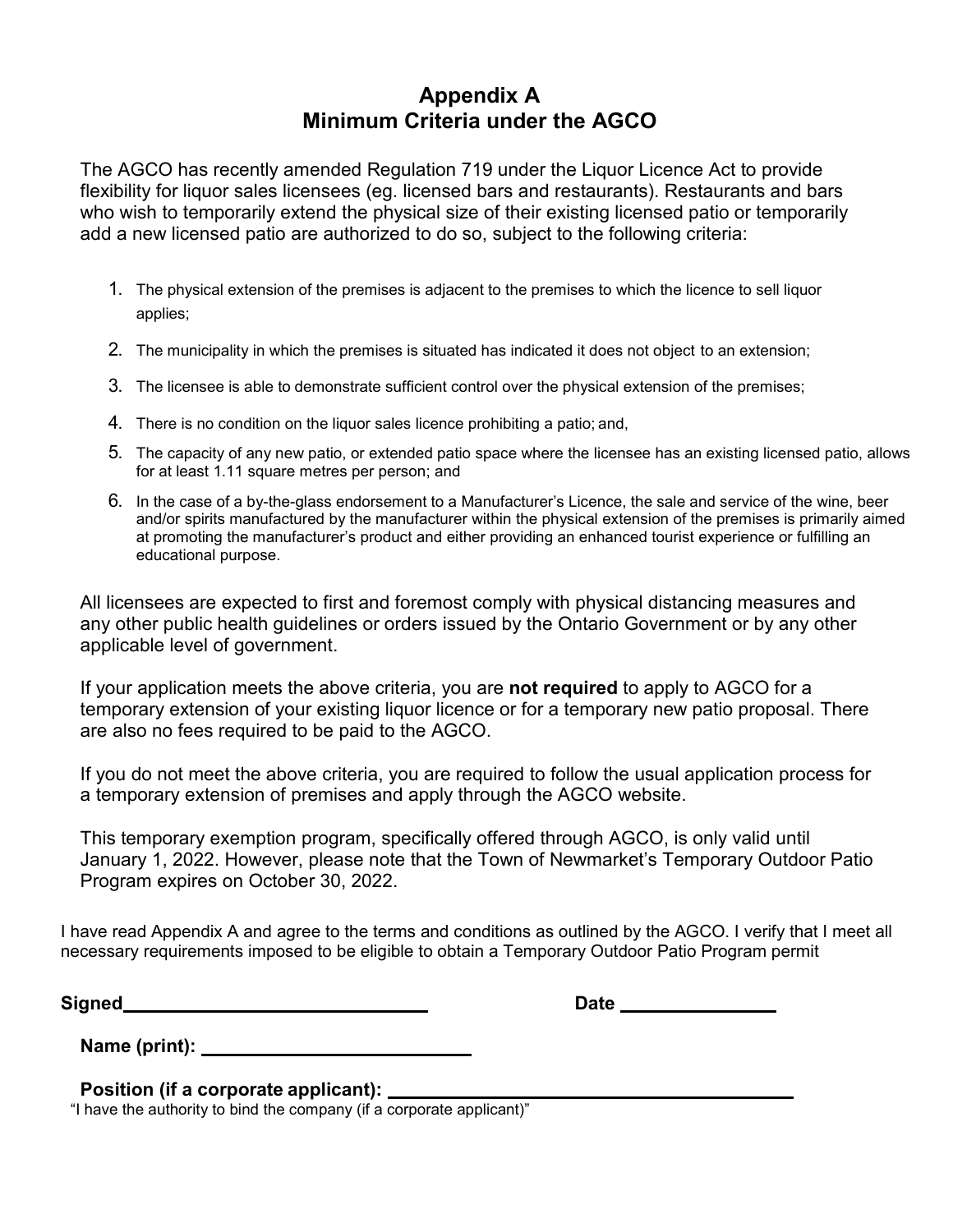# **Appendix B**

## **Site Plan and Design Requirements**

The Temporary Outdoor Patio Program has relaxed a number of restrictions that are typically imposed on Outdoor Serving Patios within the Town of Newmarket.

### **Your temporary patio design must conform to the following requirements:**

#### **Identification Requirements**

- One piece of valid government issued identification is required for any person (or signing authority for corporations) who appears on the Registered Business.
- A copy of your registered business name and additional information outlined must be provided in **PART 1** of this application package.

### **Site Plan of Proposed Temporary Outdoor Patio**

Please submit drawings that show:

- Location and dimensions of the proposed temporary patio;
- Total area of the proposed patio in square metres;
- Seating diagram to meet provincial seating restrictions (1.11 square metres per person);
- Proposed barriers or fencing with a minimum height of 36 inches (91 cm) and their placements to mitigate public safety and traffic-related concerns;
- Location and dimensions of the building, including entrances/exits and washrooms;
- Location of adjacent buildings' entrances/exits;
- Location and dimensions of any enclosures, umbrellas, tents, awnings, etc.
- Location of fire extinguishers;
- Location of York Region Transit stops close to the patio;
- Location of curb cuts close to the patio; and
- The maximum occupant load of your business and patio, pursuant to the Ontario Building Code.

#### **Insurance**

You must hold and provide General Liability Insurance from an insurer licensed in the province of Ontario for \$2 million per occurrence with an aggregate limit of no less than \$5 million to the Corporation of the Town of Newmarket against any liability for property damage or personal injury, negligence including death which may arise from the applicants operations under this agreement. The Corporation of the Town of Newmarket must be included as an "Additional Named Insured". In addition the Commercial General Liability shall contain Cross Liability and Severability Clauses and Products & Completed Operations coverage including a standard contractual liability endorsement.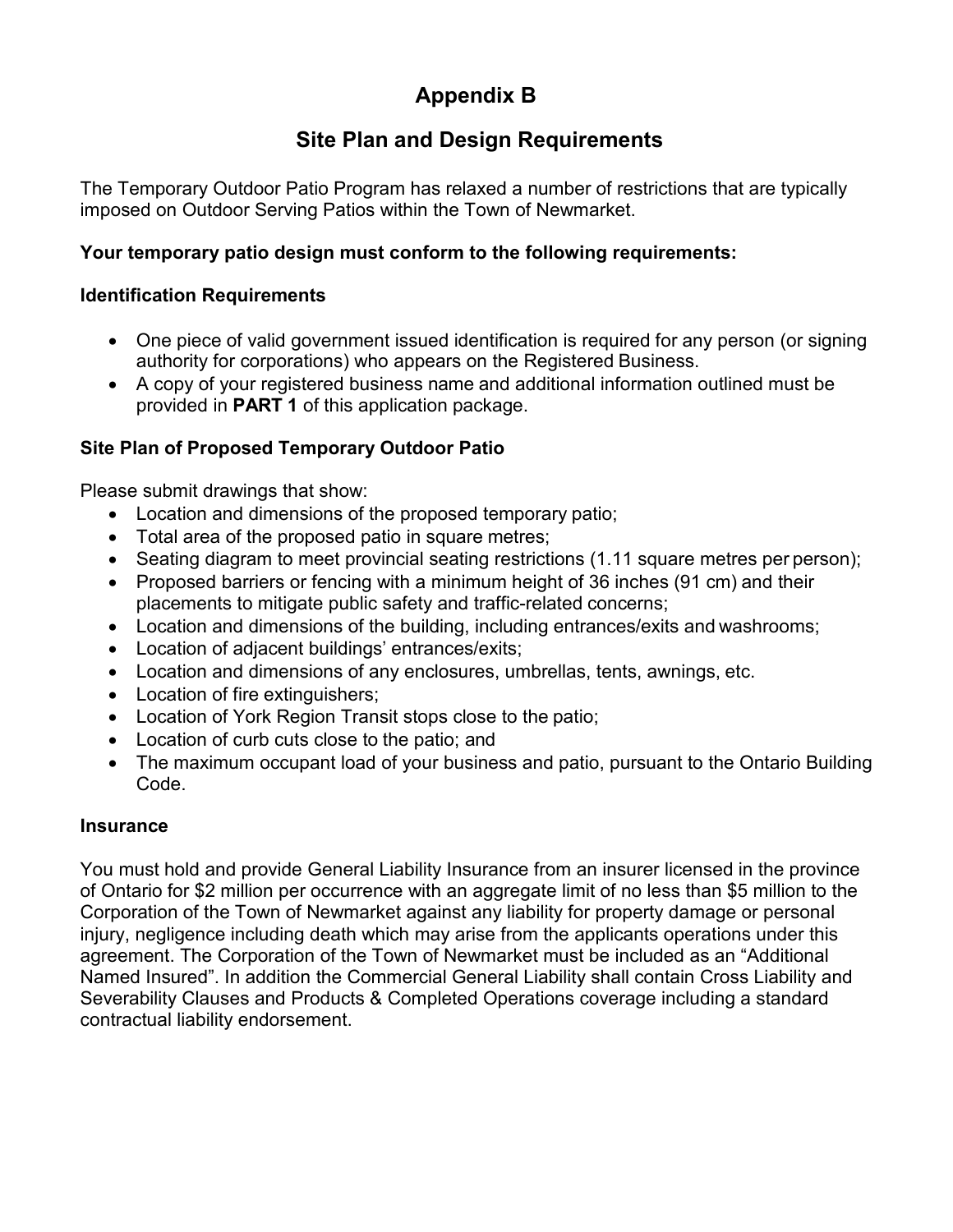### **Fees**

Council for the Town of Newmarket has waived all applicable fees associated to its current Outdoor Serving Patio Program. Such fees include your approved licensing fee, patio dimensional fees (where located on Town property), and any other fees imposed in relation to inspections or authorizations to construct a temporary patio.

The AGCO has also waived any fees or application processes relating to the temporary extension of existing licensed patios or existing licensee applications for a new temporary patio. For more information, please visit the AGCO website directly.

#### **Design Requirements**

- All patios must maintain the requirements of the Accessibility for Ontarians with Disabilities Act. These guidelines set out basic requirements of the AODA. It is the responsibility of each business to ensure their own compliance with the Act.
- A minimum passable sidewalk width of 1.5m must be maintained at all times to ensure accessibility for pedestrians. 1.8m minimum width is preferred.
- Patios are not permitted to reduce the width of the traffic lanes of the public street. A minimum street width of 6m must be maintained at all times to ensure adequate width for emergency vehicles.
- Patios are not permitted to occupy more than 2 on street parking spaces and are subject to Town approval and consultation with adjacent property owners.
- The Town will accept a variation of barrier types to be used for safety mitigation.
- Exterior barriers onto on-street parking spaces must be affixed with high visibility reflective markers for nighttime visibility.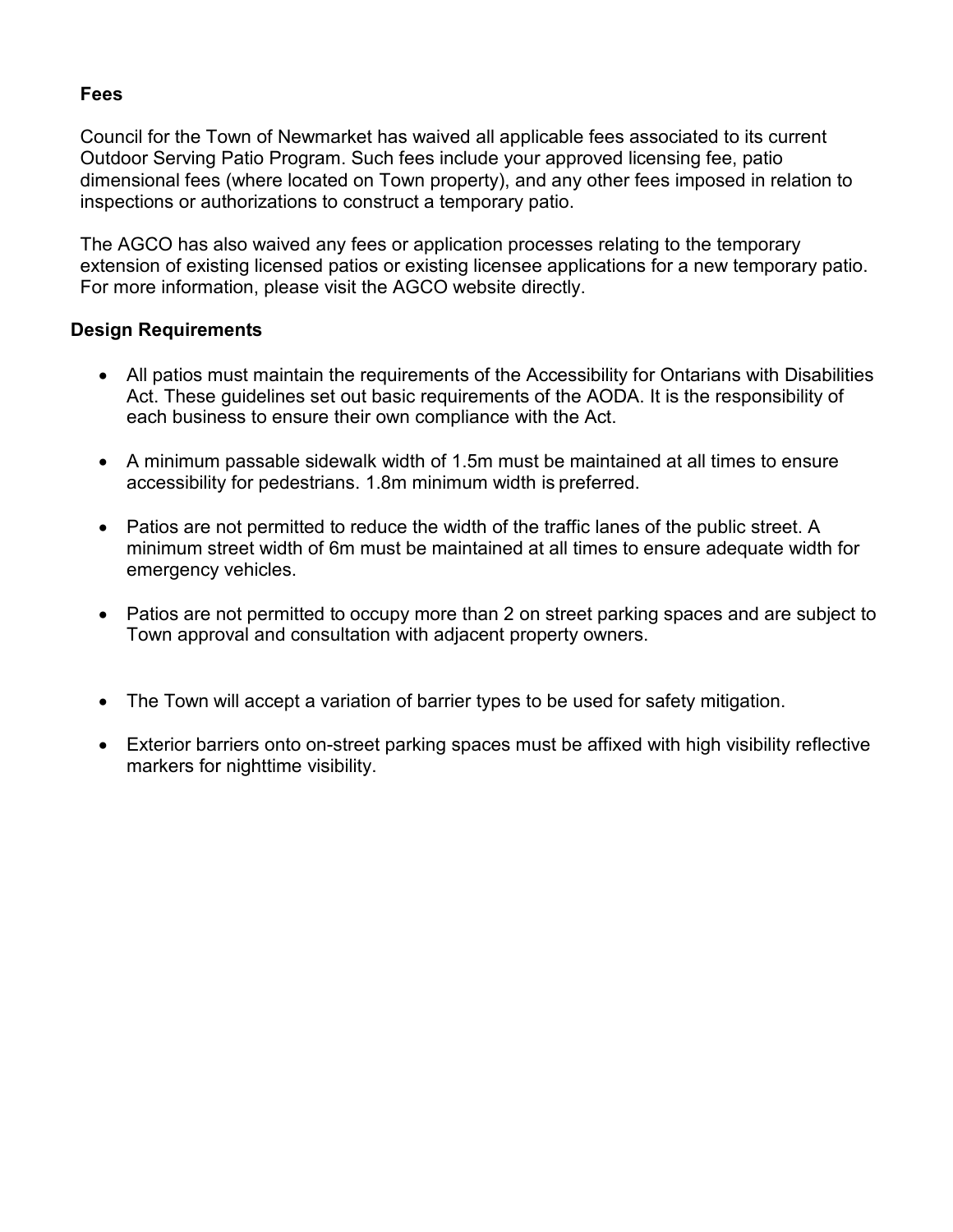### **Appendix C Signed Insurance and Indemnification Declaration**

In this Appendix C,

"**Claims**" means claims, losses, actions, suits, proceedings, causes of action, demands, damages (incidental, direct, indirect, special, consequential or otherwise), fines, duties, interest, penalties, judgements, executions, liabilities, responsibilities, costs, charges, compensation, payments and expenses including, without limitation, any professional, consultant and legal fees on a complete indemnity basis.

"**Owner**" means the owner listed in this application.

"**Injury**" means bodily injury, personal discomfort, mental anguish, shock, sickness, disease, death, false arrest, detention or imprisonment, assault, threatening, malicious prosecution, libel, slander, defamation of character, invasion of privacy and discrimination, or any of them, as the case may be.

#### **Insurance:**

The Owner holds General Liability Insurance from an insurer licensed in the province of Ontario for \$2 million per occurrence with an aggregate limit of no less than \$5 million insuring the Owner and the Corporation of the Town of Newmarket ("the Town") against any liability for property damage or personal injury, negligence including death which may arise from the applicants operations under this agreement. The Town must be included as an "Additional Named Insured". In addition the Commercial General Liability shall contain Cross Liability and Severability Clauses and Products & Completed Operations coverage including a standard contractual liability endorsement.

#### **Indemnity:**

The Owner shall promptly defend, protect, indemnify and hold completely free and harmless the Town from and against any and all Claims in connection with any Injury or any loss or damage to property (a) arising from or out of this Application or the occupancy or use by the Owner of any lands owned by the Town, or any part thereof, or occasioned wholly or in part by any fault, default, negligence, act or omission of the Owner or by any person permitted to be on the premises under the control of the Owner; and (b) arising from, relating to or occurring in whole or in part by any fault, default, negligence, act or omission by the Owner or any of the directors, officers, servants, employees, contractors, agents, invitees and licensees of the Owner and all other persons over whom the Owner (i) may reasonably be expected to exercise control, and (ii) is in law responsible. If the Town shall be made a party to any litigation commenced by or against the Owner, then the Owner shall promptly indemnify and hold completely free and harmless the Town and shall pay the Town all costs and expenses, including, without limitation,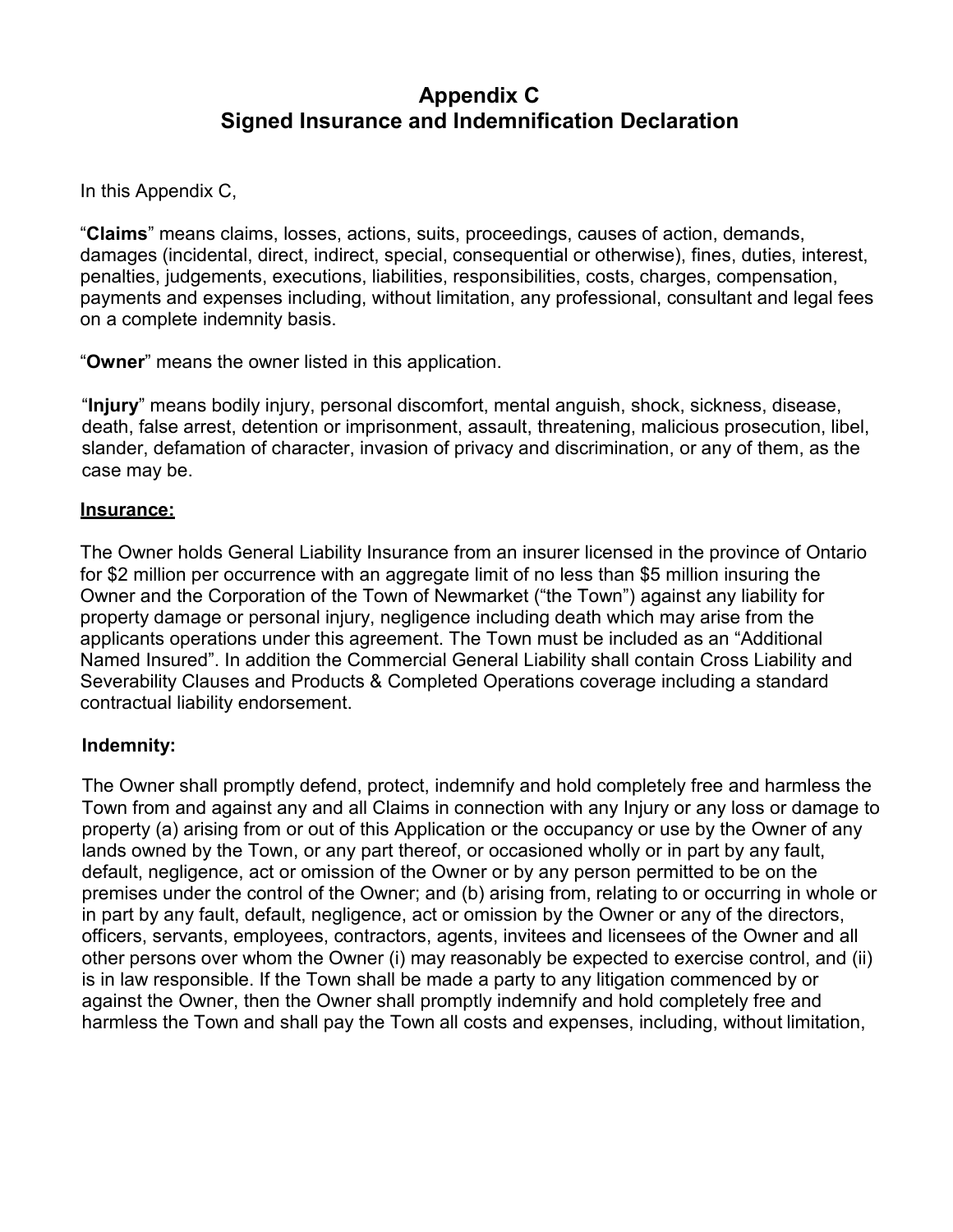any professional, consultant and legal fees on a complete indemnity basis that may be incurred or paid by or on behalf of the Town in connection with such litigation on demand. The indemnity of the Owner contained in this Appendix C shall not be prejudiced by, and shall survive the expiration of the time period under which the permit for this Application applies.

**I have read this Appendix C and agree to its terms and conditions in consideration of any grant of a Temporary Outdoor Patio Permit provided to me. I verify that I meet all necessary requirements imposed to be eligible to obtain a Temporary Outdoor Patio Program permit.**

Signed **Date Date Date Date Date Date Date Date Date Date Date Date Date Date Date Date Date Date Date Date Date Date Date Date Date Date Date D** 

**Name (print):** 

**Position (if a corporate applicant):**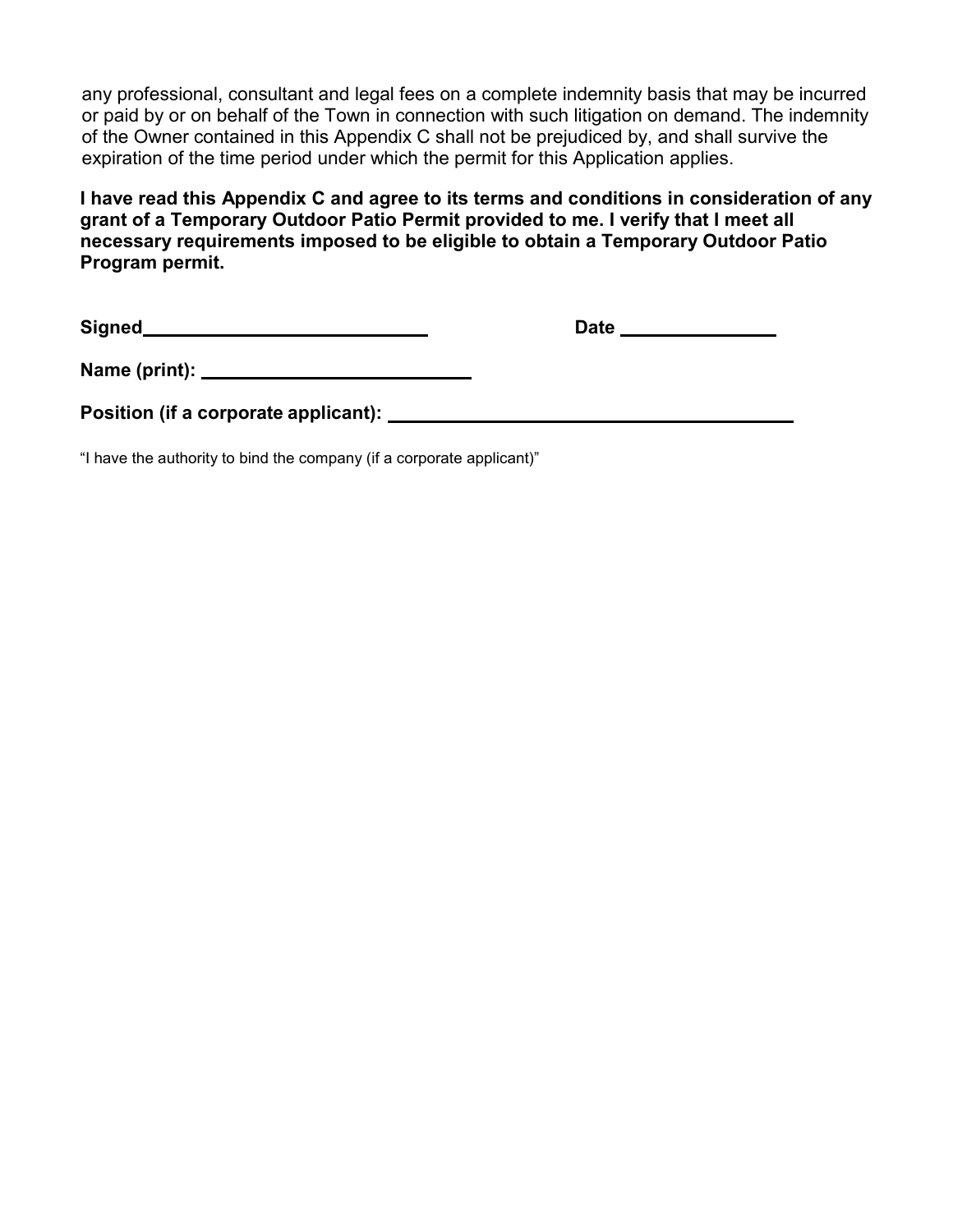#### **Appendix D Temporary Outdoor Patio Guidelines and General Conditions**

### **General Conditions**

- 1. Any person or persons intending to occupy a portion of the municipal right of way for any purpose, including a portion of the sidewalk, boulevard, or on-street parking must first receive permission from the Town.
- 2. Patios will be removed by no later than October 30, 2022.
- 3. Permission to install a patio for the 2022 season does not entitle a business to any right or expectation to be able to install a patio in subsequent seasons.
- 4. Any required sidewalk extensions must be completed before obstruction of a sidewalk for construction or operation of a patio.
- 5. The applicant assumes all maintenance and liability for the patio structure and sidewalk extension and may be required to undertake or alterations or repairs as are required by the Town to maintain safety and accessibility.
- 6. The Town retains the right to access the patio and/or sidewalk extension if needed for maintenance or emergency access to Town property.
- 7. Permission to occupy the municipal right of way becomes null and void if the applicant should fail to meet the requirements set out in this application and other applicable documents, in which case, the Town shall be at liberty to take any action it deems necessary to repair the patio structure or to reinstate the site to its original condition for public protection at the expense of the applicant. In all cases the decision of the Town is final.
- 8. The applicant shall maintain access to all public and private properties for the duration of the work.
- 9. No business shall be eligible to operate an outdoor patio unless the business is in compliance with all Town requirements.
- 10. The Applicant shall be deemed to be the "constructor" and the "owner" for all purposes under the Occupation Health and Safety Act. The Applicant shall further be deemed to be the "occupier" for all purposes under the Occupiers Liability Act.
- 11. The Applicant agrees to indemnify and save the Town harmless from and against all losses, damages, actions or causes of action, suits, claims, demands, penalties, interest and/or legal fees on a substantial indemnity basis arising in connection with any matter that may arise from the issuance of a permit hereunder or the activities that occur on a patio or sidewalk extension.
- 12. The Town retains the right to access any planters, baskets, light posts, or other infrastructure for watering, maintenance, or other matters. The Town may elect not to install planters at the location of the patios.
- 13. All municipal property, including the sidewalk, roadway, lighting, or other features will be returned to their initial condition or repaired of any damages. Damages not repaired by the applicant will be repaired or replaced by the Town at the applicant's cost.
- 14. Any costs, expenses or liabilities incurred by the Town as set out above may be collected by the Town from the Applicant in the same manner as municipal taxes.
- 15. The Applicant agrees to clean the area around and under the patio with the use of a pressure washer following the removal of the patio.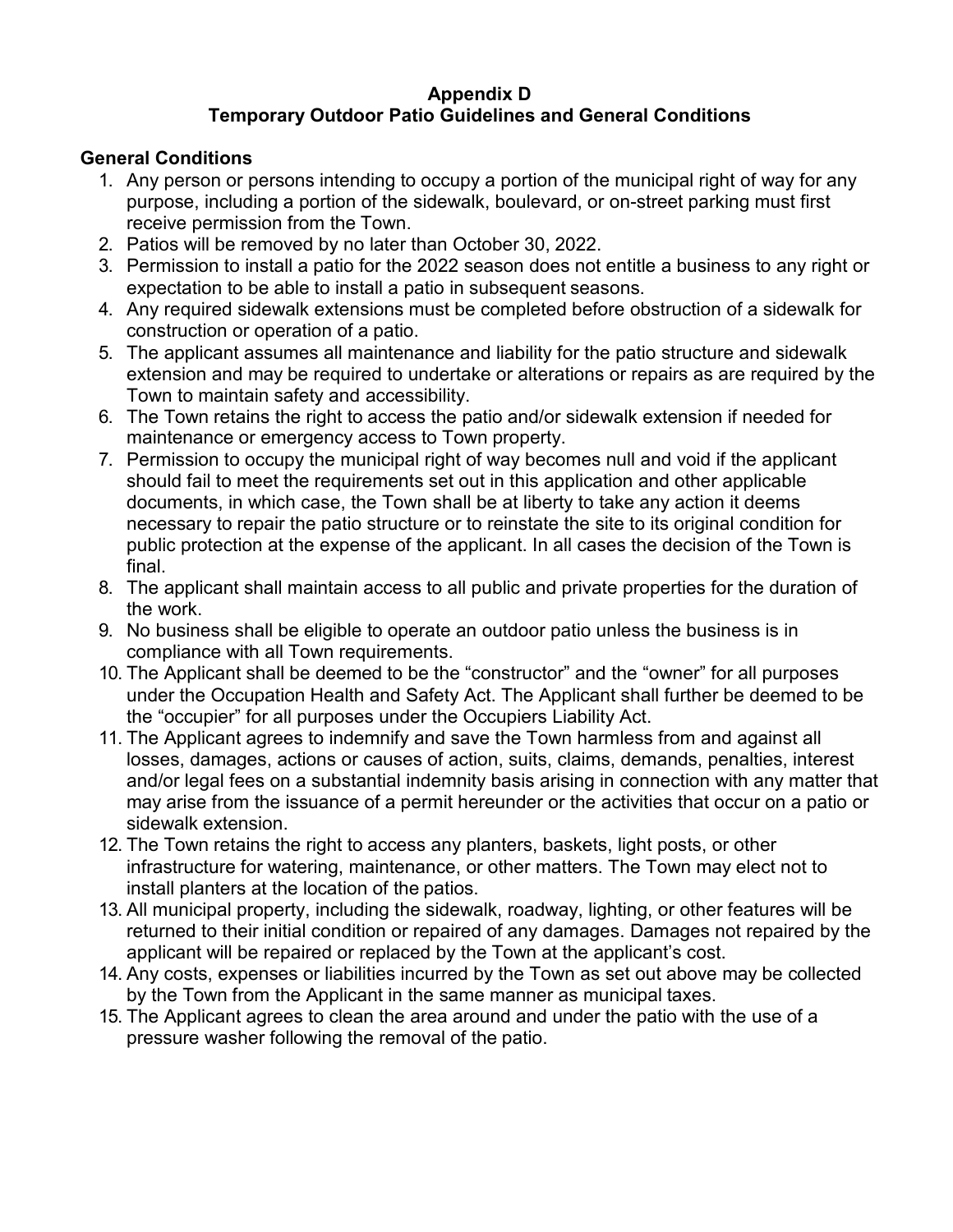16. All approved patios must be in compliance with the Town's noise bylaw 2017-76 as amended.

I have read this Appendix D and agree to its terms and conditions in consideration of any grant of a Temporary Outdoor Patio Permit provided to me. I verify that I meet all necessary requirements imposed to be eligible to obtain a Temporary Outdoor Patio Program permit.

Signed **Date** Date **Date Date Date Date Date Date Date Date Date Date Date Date Date Date Date Date Date Date Date Date Date Date D** 

Name (print):

Position (if a corporate applicant):